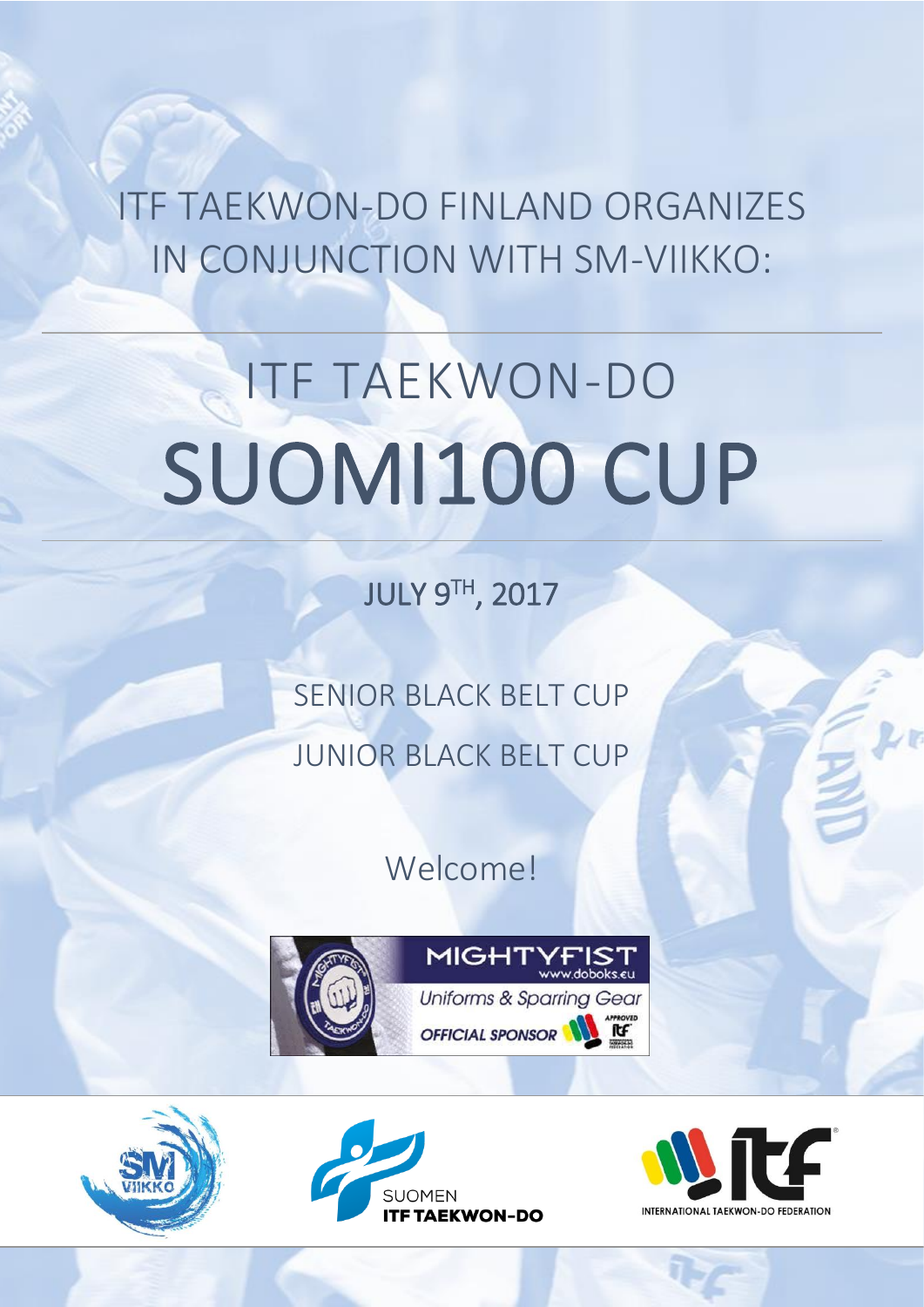# THE *SM-VIIKKO* EVENT

*SM-viikko* (Finnish Championships Week) is a multi-sport event concept, now organized for the second time in Tampere on July 6th  $-9<sup>th</sup>$ , 2017. Last year 22 sports participated in the event. The live TV broadcasts by Finnish Broadcasting Company Yle had over 800,000 viewers, and even sports not usually broadcast on TV were introduced to the home audiences. Yle chooses the sports that will be shown on the television.

This summer, 30 sports are competing in the *SM-viikko* event, four of which are martial arts: Taekwon-Do (ITF), Taido, Muay Thai and Taekwondo (WTF). ITF Taekwon-Do participates for the first time as a demonstration sport. Our day of competition is Sunday the  $9<sup>th</sup>$  of July. The exact schedule will be announced later. ITF Taekwon-Do Finland organizes the Suomi100 Cup as a part of the *SM-viikko* event in celebration of the 100-year-old independent Finland.

#### VENUE

The SM-viikko venue is Tampere Exhibition and Sports Center (TESC), where the AETF European Championships were held in 2016. Martial Arts will compete in Hall E. Address: Ilmailunkatu 20, 33900 Tampere.

#### COMPETITORS

**Senior Black Belt Cup** is open for all members of International Taekwon-Do Federation (ITF) who are 2nd gup – 6th Dan in rank and at least 18 years old on the day of the competition. **Junior Black Belt Cup** is open for all members of International Taekwon-Do Federation (ITF) who are 2nd gup – 3rd Dan in rank and 13–18 years old on the day of the competition. 18-year-old competitors may choose whether they want to participate in senior or junior categories. Mixing the age categories is not allowed.

Competitors are not insured by the organizers. Please make sure that each competitor has a sufficient personal insurance. Every competitor must have a coach. Coaches are required to wear a tracksuit, and only coaches can approach jury tables. Coaches must also carry a white towel.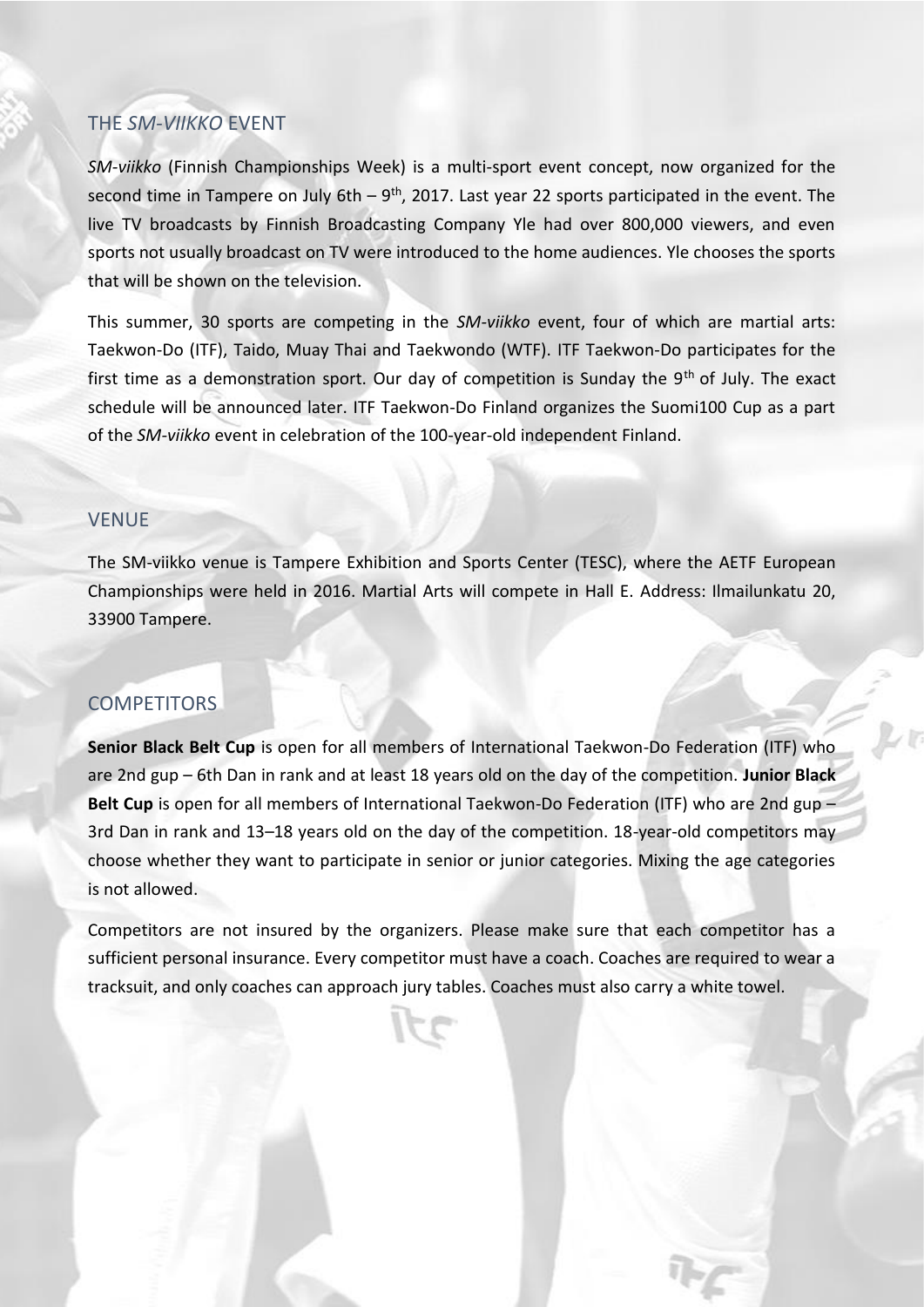#### REGISTRATION

The last day to register for the competition is Sunday, June 25th, 2017. The registration must be done by club/school/association in the ITF Taekwon-Do Finland online system: [http://taekwon](http://taekwon-do.fi/ilmoittautuminen)[do.fi/ilmoittautuminen.](http://taekwon-do.fi/ilmoittautuminen) Please contact Sabum Lasse Kuusisto [\(lasse.kuusisto@taekwon-do.fi\)](mailto:lasse.kuusisto@taekwon-do.fi) for login credentials. **Late registrations will not be allowed.**

#### WEIGH-IN AND ACCREDITATION

The weigh-in and accreditation for the competition will be on the morning of the competition at the competition hall at 8 a.m. – 9:30 a.m. All competitors must be present at the weigh-in and accreditation, regardless of whether they compete in sparring. Only *do bok* trousers and a t-shirt or a polo shirt is allowed for the weigh-in. For sparring categories, 500-gram allowance will be in effect.

#### COMPETITION FEE

In celebration of the 100th anniversary of independent Finland (*Suomi100*), ITF Taekwon-Do Finland does not charge a competition fee for this event. However, category changes made after the final day of registration will cause a 20 € penalty fee per change. The penalty fee must be paid in cash during weigh-in and accreditation. **NB!** Late registrations will not be allowed even with the penalty fee.

A cancellation without a medical certificate after the final day of registration will also cause a 20  $\epsilon$ penalty fee. Medical certificates for cancellations must be sent to the Head of Competitions in ITF Taekwon-Do Finland, Sabum Joonas Helassalo [\(joonas.helassalo@taekwon-do.fi\)](mailto:joonas.helassalo@taekwon-do.fi), one week after the competition at the latest.

## COMPETITION CATEGORIES

*ITF Taekwon-Do Suomi100 Cup* will have categories in sparring and patterns. In addition, we will have special techniques and power breaking as demonstration sports. The competition will follow the rules of Black Belt Cups by ITF Taekwon-Do Finland. A summary of the rules in English can be found at the end of the invitation.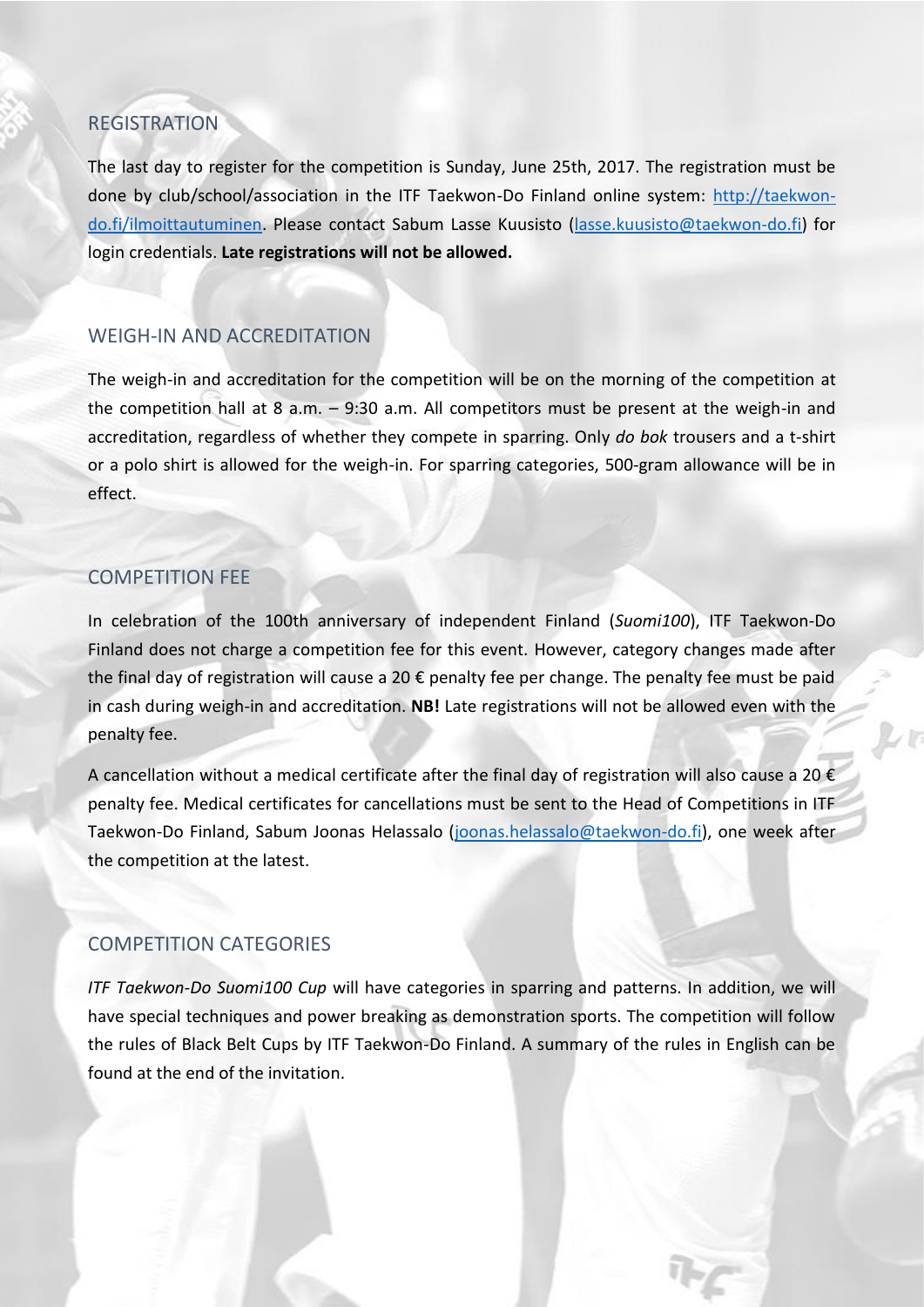## **UMPIRES**

Anyone wishing to umpire at the event must register via e-mail to the Head of Umpire Committee, Sabum Lasse Kuusisto [\(lasse.kuusisto@taekwon-do.fi\)](mailto:lasse.kuusisto@taekwon-do.fi) by June 25th, 2017. It is our wish that clubs who send competitors to the event will also provide at least one umpire. The umpiring outfit is a navy blue or black suit, a white shirt, a blue tie, white shoes and white socks.

## AUDIENCE

Audience must buy tickets for the *SM-viikko* event. Tickets can be bought in advance or at the door.

Prices of day tickets are (in advance / at the door):

- Adults: 10 € / 15 €
- Children: 5 € / 5 €
- Family ticket: 25  $\epsilon$  / 30  $\epsilon$

Further information regarding the tickets will be announced on both the *SM-viikko* website as well as the ITF Taekwon-Do Finland website: [www.sm-viikko.fi](http://www.sm-viikko.fi/) / [www.taekwon-do.fi.](http://www.taekwon-do.fi/)

## CONTACT DETAILS FOR ITF TAEKWON-DO FINLAND

If you need further information regarding the event, please don't hesitate to contact ITF Taekwon-Do Finland. We are happy to provide the information you need and welcome you to compete in the celebratory competition of the 100<sup>th</sup> anniversary of independent Finland!

#### **Lasse Kuusisto**

5th Degree Head of Umpire Committee [lasse.kuusisto@taekwon-do.fi](mailto:lasse.kuusisto@taekwon-do.fi) tel. +358 50 487 2053

#### **Joonas Helassalo**

4th Degree Head of Competition Committee [joonas.helassalo@taekwon-do.fi](mailto:joonas.helassalo@taekwon-do.fi) tel. +358 44 275 5316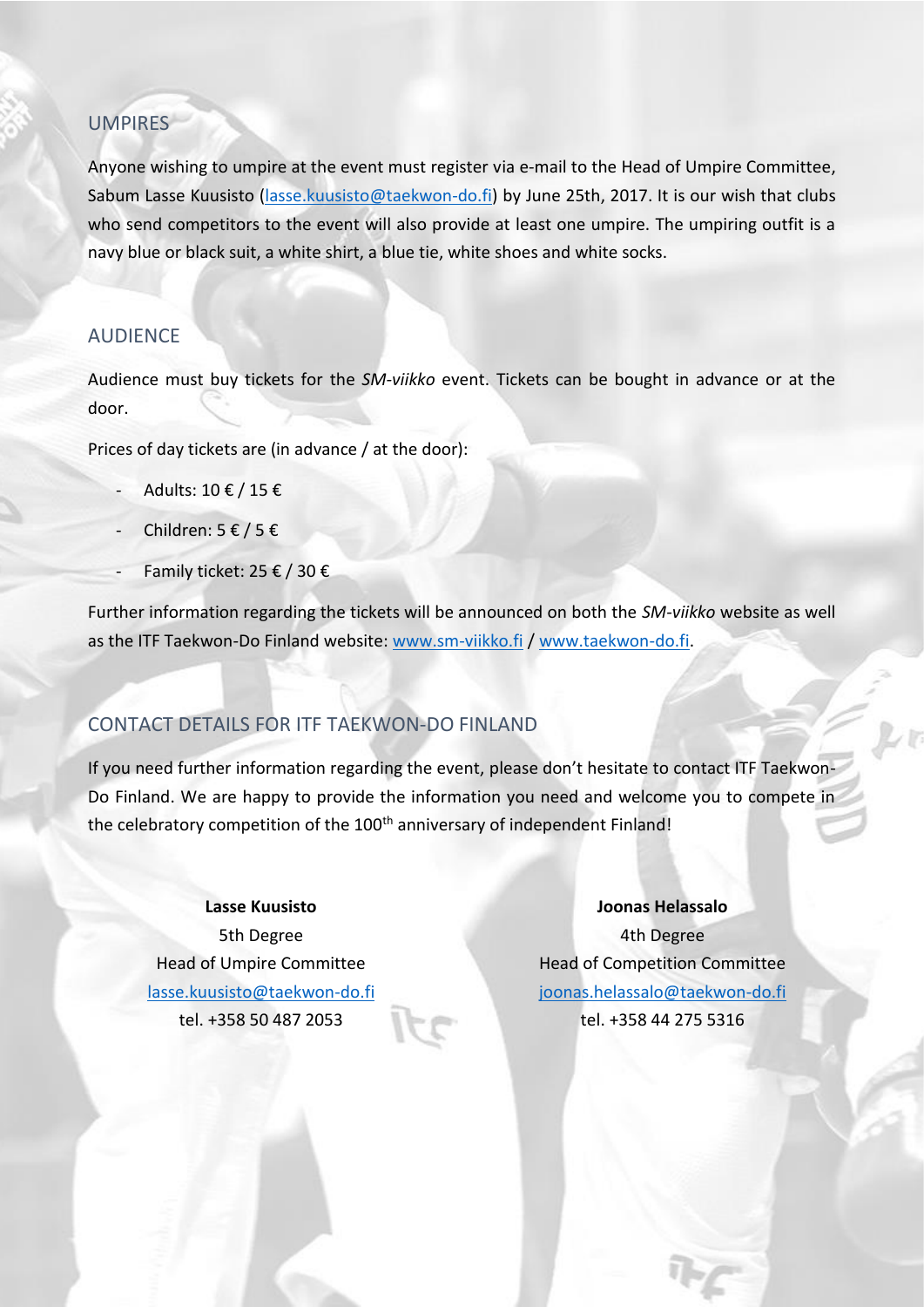# SCHEDULE FOR CLUBS

#### **AS SOON AS POSSIBLE**

- 1. Market the competition in your club.
- 2. Ask Sabum Lasse Kuusisto [\(lasse.kuusisto@taekwon-do.fi\)](mailto:lasse.kuusisto@taekwon-do.fi) for login credentials into the online registration system.

#### **BY 11:59 PM ON SUNDAY JUNE 25th, 2017**

- 1. Register all competitors into the online registration system.
- 2. Register umpires via e-mail to Sabum Lasse Kuusisto [\(lasse.kuusisto@taekwon-do.fi\)](mailto:lasse.kuusisto@taekwon-do.fi).

#### **ON SUNDAY JULY 9TH , 2017**

- 08:00 a.m. 09:30 a.m. Weigh-in and accreditation at the competition hall
- 09:00 a.m. 09:45 a.m. Coach and umpire meeting
- 

• 10:00 a.m. The competition will commence

A detailed schedule will be released after the final day of registration.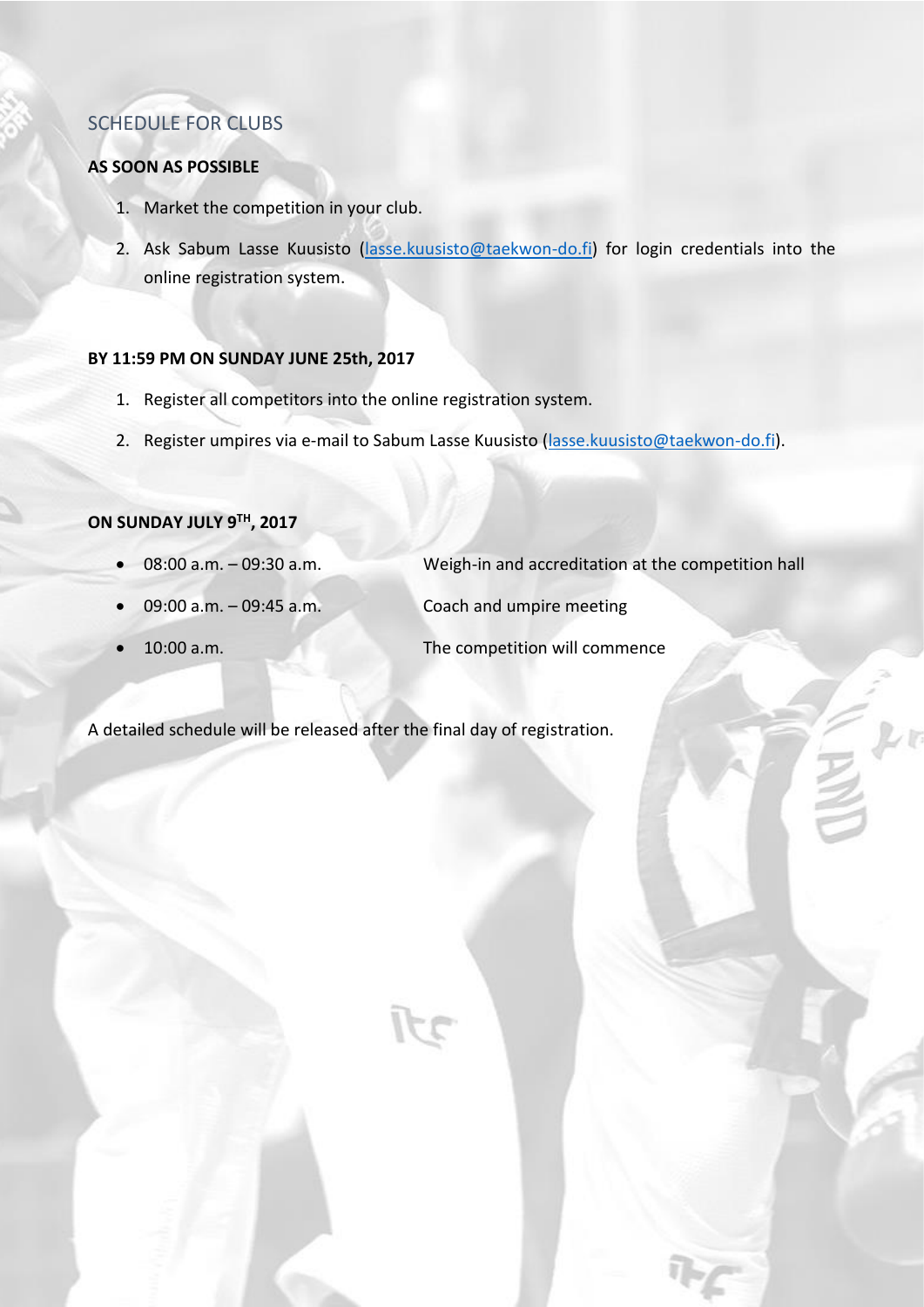# BLACK BELT CUP RULES SUMMARY

In Black Belt Cup, all pattern and sparring categories will be in **a league format**: all competitors in the same group of 2–5 competitors will face each other.

- If there is one group, the winner of the group will win the category.
- If there are two groups, two competitors with highest points from each group will advance to finals group.
- If there are four or more groups, only the winner of each group will advance.
- If there are only two competitors in the category, special rules may apply (see disciplinespecific rules below).

In case of even points between two competitors, the result of their previous match against each other determines the result. In case the match was even, umpire votes (flags) in all the matches in the current group phase will be counted together. In case the umpire votes are even, the competitors will have a rematch.

#### Patterns

| PATTERN CATEGORIES IN BLACK BELT CUP |                     |                     |  |  |  |
|--------------------------------------|---------------------|---------------------|--|--|--|
| Senior (18+)                         | Female              | <b>Male</b>         |  |  |  |
|                                      | 2nd $gap - 1st$ Dan | 2nd $gup - 1st$ Dan |  |  |  |
|                                      | $2nd - 6th Dan$     | $2nd - 6th Dan$     |  |  |  |
| Junior (13-18)                       | Female              | <b>Male</b>         |  |  |  |
|                                      | 2nd gup - 3rd Dan   | 2nd $gup - 3rd$ Dan |  |  |  |

- One pattern from Chon-Ji up to the highest pattern of the lower grade/degree of the match will be drawn.
- In case there are only two competitors, two patterns will be drawn.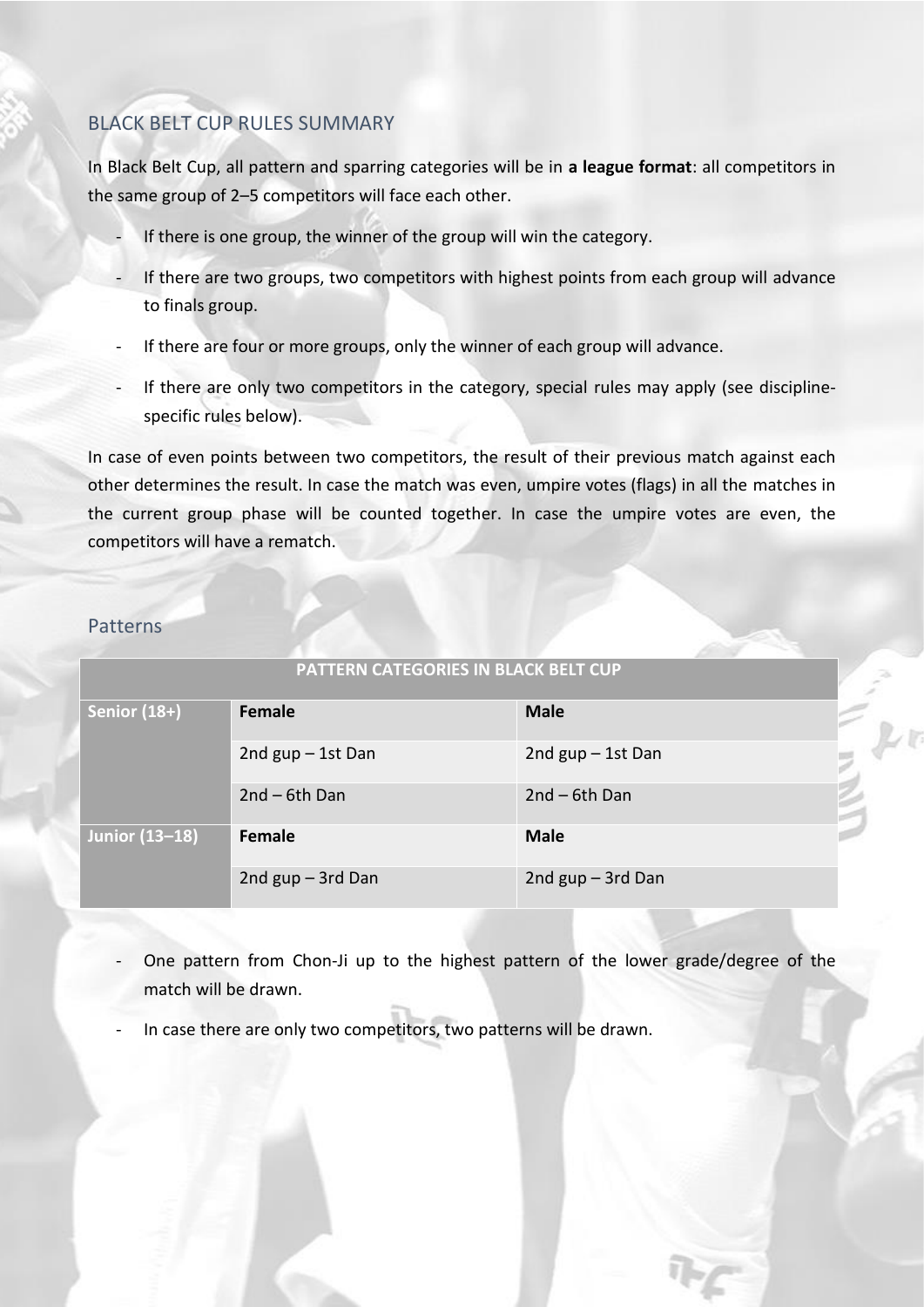# Sparring

| <b>SPARRING CATEGORIES IN BLACK BELT CUP</b> |                              |                            |  |  |  |
|----------------------------------------------|------------------------------|----------------------------|--|--|--|
| Senior (18+)                                 | <b>Female</b>                | <b>Male</b>                |  |  |  |
|                                              | 2nd $gap - 6th$ Dan -56 kg   | 2nd $gap - 6th$ Dan -70 kg |  |  |  |
|                                              | 2nd $gup$ – 6th Dan -64 kg   | 2nd $gup$ – 6th Dan -80 kg |  |  |  |
|                                              | 2nd gup $-$ 6th Dan +64 kg   | 2nd $gap - 6th$ Dan +80 kg |  |  |  |
| <b>Junior (13-18)</b>                        | Female                       | <b>Male</b>                |  |  |  |
|                                              | 2nd $gap - 3rd$ Dan -45 kg   | 2nd $gup - 3rd$ Dan -56 kg |  |  |  |
|                                              | 2nd $gup - 3rd$ Dan -55 kg   | 2nd $gup - 3rd$ Dan -64 kg |  |  |  |
|                                              | 2nd $gup - 3rd$ Dan $+55$ kg | 2nd $gap - 3rd$ Dan +64 kg |  |  |  |

- One round of two minutes (1 x 2 min)
- In case there are only two competitors, there will be two rounds of two minutes with one minute in between (2 x 2 min).

17

 $\tilde{=}$  frace